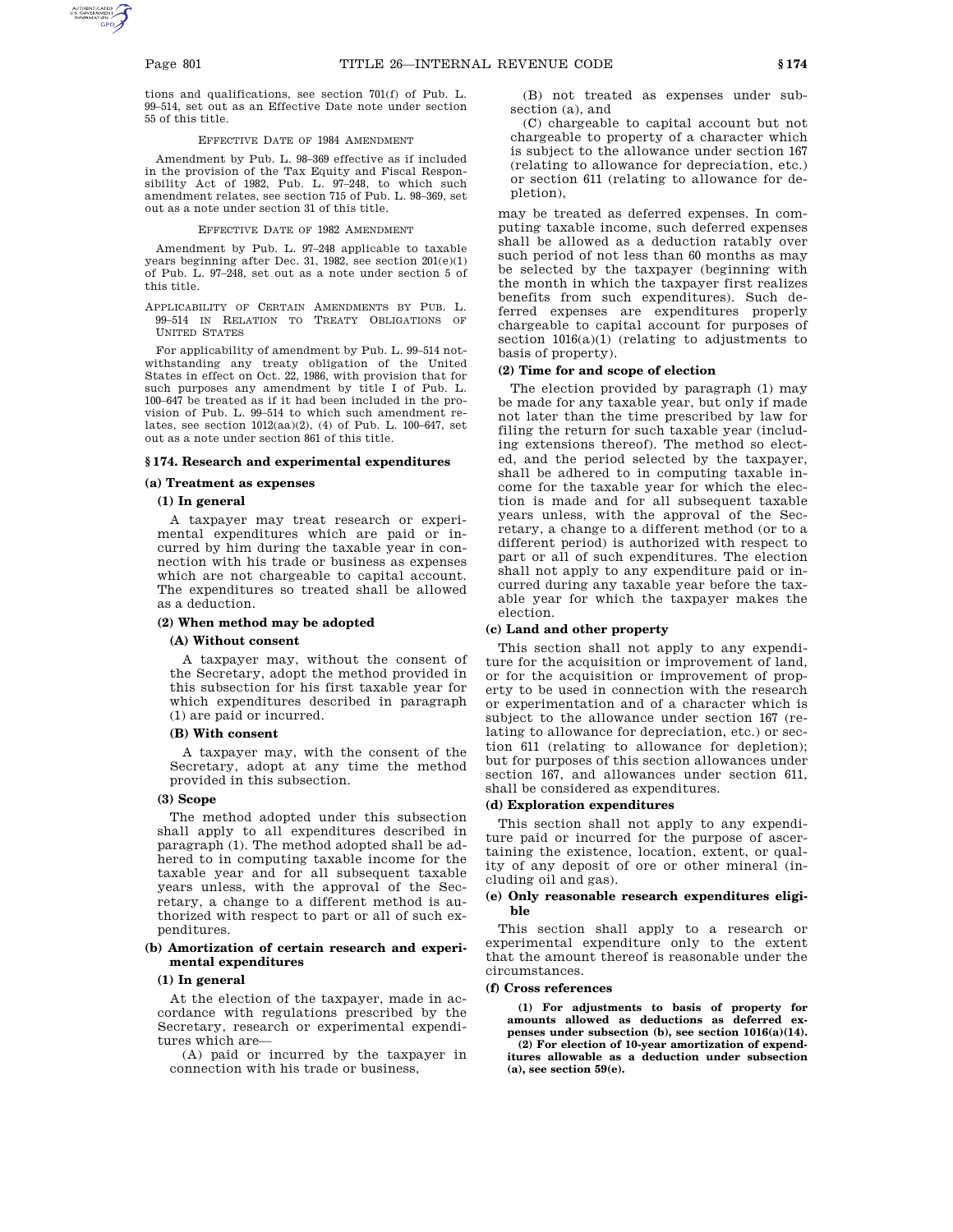(Aug. 16, 1954, ch. 736, 68A Stat. 66; Pub. L. 94–455, title XIX, §§1901(a)(30), 1906(b)(13)(A), Oct. 4, 1976, 90 Stat. 1769, 1834; Pub. L. 97–248, title II, §201(d)(9)(B) formerly §201(c)(9)(B), Sept. 3, 1982, 96 Stat. 420, renumbered §201(d)(9)(B), Pub. L. 97–448, title III, §306(a)(1)(A)(i), Jan. 12, 1983, 96 Stat. 2400; amended Pub. L. 99–514, title VII, §701(e)(4)(D), Oct. 22, 1986, 100 Stat. 2343; Pub. L. 100–647, title I, §1007(g)(5), Nov. 10, 1988, 102 Stat. 3435; Pub. L. 101–239, title VII, §7110(d), Dec. 19, 1989, 103 Stat. 2325; Pub. L. 113–295, div. A, title II, §221(a)(31), (32), Dec. 19, 2014, 128 Stat. 4042; Pub. L. 115–97, title I, §13206(a), Dec. 22, 2017, 131 Stat. 2111.)

# AMENDMENT OF SECTION

*Pub. L. 115–97, title I, §13206(a), (e), Dec. 22, 2017, 131 Stat. 2111, 2113, provided that, applicable to amounts paid or incurred in taxable years beginning after Dec. 31, 2021, with additional provision relating to change in method of accounting applicable in taxable years beginning after Dec. 31, 2021, this section is amended to read as follows:*

*§174. Amortization of research and experimental expenditures*

*(a) In general*

*In the case of a taxpayer's specified research or experimental expenditures for any taxable year—*

*(1) except as provided in paragraph (2), no deduction shall be allowed for such expenditures, and*

*(2) the taxpayer shall—*

*(A) charge such expenditures to capital account, and*

*(B) be allowed an amortization deduction of such expenditures ratably over the 5-year period (15-year period in the case of any specified research or experimental expenditures which are attributable to foreign research (within the meaning of section 41(d)(4)(F))) beginning with the midpoint of the taxable year in which such expenditures are paid or incurred.*

*(b) Specified research or experimental expenditures*

*For purposes of this section, the term ''specified research or experimental expenditures'' means, with respect to any taxable year, research or experimental expenditures which are paid or incurred by the taxpayer during such taxable year in connection with the taxpayer's trade or business.*

# *(c) Special rules*

*(1) Land and other property*

*This section shall not apply to any expenditure for the acquisition or improvement of land, or for the acquisition or improvement of property to be used in connection with the research or experimentation and of a character which is subject to the allowance under section 167 (relating to allowance for depreciation, etc.) or section 611 (relating to allowance for depletion); but for purposes of this section allowances under section 167, and allowances under section 611, shall be considered as expenditures.*

*(2) Exploration expenditures*

*This section shall not apply to any expenditure paid or incurred for the purpose of ascertaining the existence, location, extent, or quality of any deposit of ore or other mineral (including oil and gas).*

# *(3) Software development*

*For purposes of this section, any amount paid or incurred in connection with the development of any software shall be treated as a research or experimental expenditure.*

# *(d) Treatment upon disposition, retirement, or abandonment*

*If any property with respect to which specified research or experimental expenditures are paid or incurred is disposed, retired, or abandoned during the period during which such expenditures are allowed as an amortization deduction under this section, no deduction shall be allowed with respect to such expenditures on account of such disposition, retirement, or abandonment and such amortization deduction shall continue with respect to such expenditures.*

## *See 2017 Amendment note below.*

## AMENDMENTS

2017—Pub. L. 115–97 amended section generally. Prior to amendment, section consisted of subsecs. (a) to (f) relating to treatment of research and experimental expenditures as expenses, amortization of certain research and experimental expenditures, expenditure for the acquisition or improvement of land or property, ore and mineral deposit exploration expenditures, limitation to reasonable research expenditures eligible, and cross references, respectively.

2014—Subsec. (a)(2)(A). Pub. L. 113–295, §221(a)(31), amended subpar. (A) generally. Prior to amendment, text read as follows: ''A taxpayer may, without the consent of the Secretary, adopt the method provided in this subsection for his first taxable year—

''(i) which begins after December 31, 1953, and ends after August 16, 1954, and

''(ii) for which expenditures described in paragraph (1) are paid or incurred.''

Subsec. (b)(2). Pub. L. 113–295, §221(a)(32), struck out beginning after December 31, 1953" after "for any taxable year''.

1989—Subsecs. (e), (f). Pub. L. 101–239 added subsec. (e) and redesignated former subsec. (e) as (f).

1988—Subsec. (e)(2). Pub. L. 100–647 substituted ''section 59(e)'' for ''section 59(d)''.

1986—Subsec. (e)(2). Pub. L. 99–514 substituted ''section  $59(d)$ " for "section  $58(i)$ ".

1982—Subsec. (e). Pub. L. 97–248, §201(d)(9)(B), substituted ''Cross references'' for ''Cross reference'' in heading, designated existing provisions as par. (1), and added par. (2).

1976—Subsec. (a)(2)(A). Pub. L. 94–455, §1906(b)(13)(A), struck out ''or his delegate'' after ''Secretary''.

Subsec. (a)(2)(A)(i). Pub. L. 94–455, §1901(a)(30), substituted ''August 16, 1954'' for ''the date on which this title is enacted'' after ''ends after''.

Subsecs. (a)(3), (b)(1), (2). Pub. L. 94–455, §1906(b)(13)(A), struck out ''or his delegate'' after ''Secretary''.

### EFFECTIVE DATE OF 2017 AMENDMENT; APPLICABILITY OF CHANGE IN METHOD OF ACCOUNTING

Pub. L. 115–97, title I, §13206(b), Dec. 22, 2017, 131 Stat. 2112, provided that: ''The amendments made by subsection (a) [amending this section] shall be treated as a change in method of accounting for purposes of section 481 of the Internal Revenue Code of 1986 and—

''(1) such change shall be treated as initiated by the taxpayer,

''(2) such change shall be treated as made with the consent of the Secretary, and

''(3) such change shall be applied only on a cut-off basis for any research or experimental expenditures paid or incurred in taxable years beginning after December 31, 2021, and no adjustments under section 481(a) shall be made.''